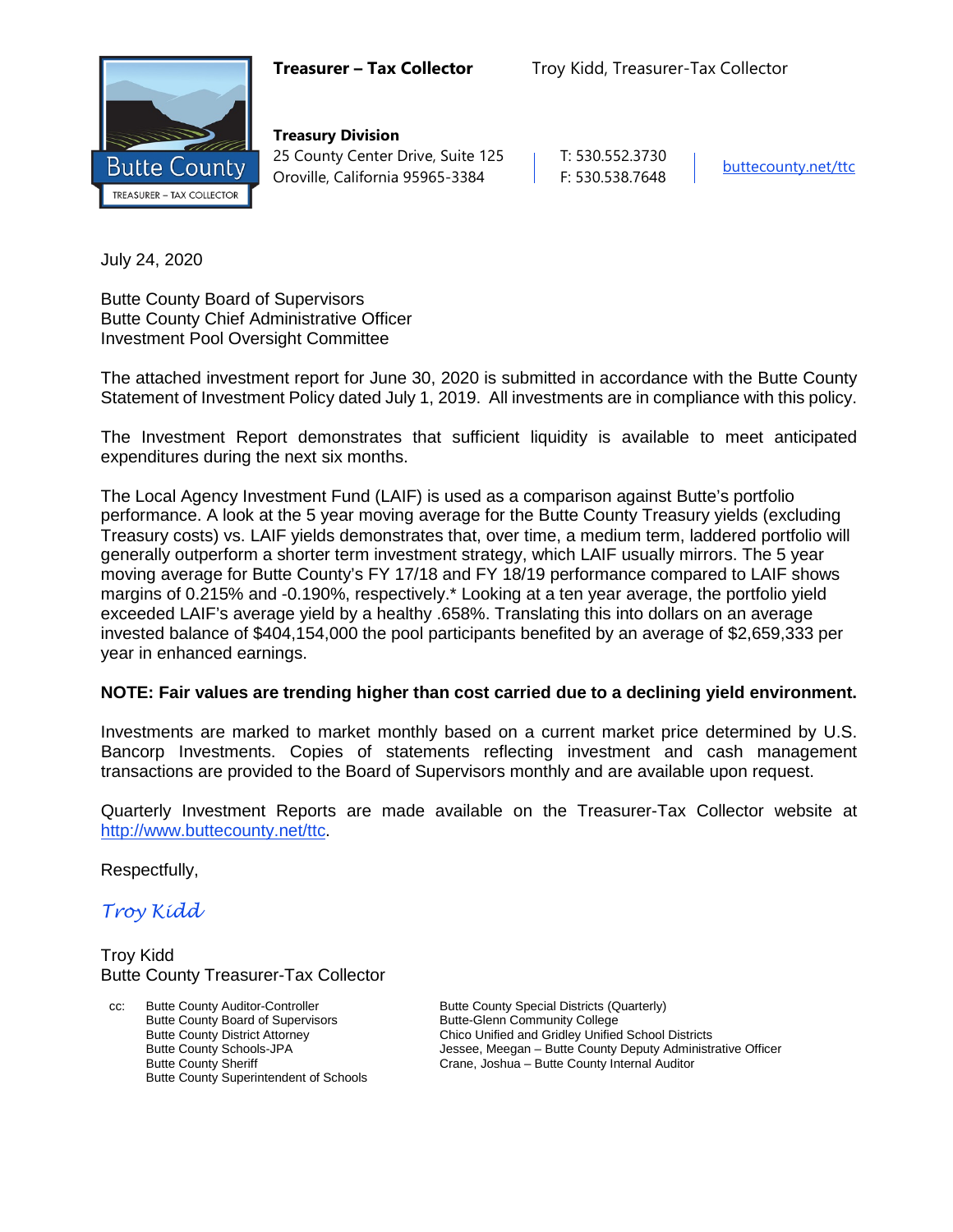

### **BUTTE COUNTY TREASURER'S INVESTMENT REPORT**

|                                                   |    | <b>Butte County Pooled Treasury</b><br>Fair Value as of 6/30/20* |                                     |                    |
|---------------------------------------------------|----|------------------------------------------------------------------|-------------------------------------|--------------------|
| Investment                                        |    | <b>Book Value</b>                                                | Fair Value (FV)                     | Percentage (FV/CC) |
| LAIF                                              | \$ | 171,967,298.76                                                   | \$<br>172,812,138.84                | 100.4912795%       |
| CAMP                                              | \$ | 376,840.02                                                       | \$<br>376,840.02                    | 100.0000000%       |
| Corporate-Supranationals                          | \$ | 60,070,127.00                                                    | \$<br>61,961,889.60                 | 103.1492569%       |
| Negotiable CDs                                    | \$ | 10,243,612.50                                                    | \$<br>10,266,772.76                 | 100.2260947%       |
| <b>Municipal Bonds</b>                            | \$ | 106,068,433.80                                                   | \$<br>108,125,827.20                | 101.9396849%       |
| <b>Corporate Notes</b>                            | \$ | 52,915,190.86                                                    | \$<br>55,310,784.34                 | 104.5272321%       |
| US Agency                                         | \$ | 160,323,605.00                                                   | \$<br>163,945,602.50                | 102.2591792%       |
| <b>Treasury Notes</b>                             | \$ | 49,523,896.88                                                    | \$<br>51,680,855.00                 | 104.3553885%       |
| <b>Operating Accounts</b>                         | \$ | 16,423,360.48                                                    | \$<br>16,423,360.48                 | 100.0000000%       |
| <b>MANAGED PORTFOLIO TOTAL</b>                    | S  | 627,912,365.30                                                   | \$<br>640,904,070.74                | 102.0690316%       |
| <b>School Bonds</b><br>LAIF                       | \$ | 86,475,265.97                                                    | \$<br>86,900,101.23                 | 100.4912795%       |
| <b>Investments under Mgmt of Trustees</b><br>LAIF | \$ | 1,745.54                                                         | \$<br>1,754.12                      | 100.4912795%       |
| Wells Fargo Gov't Money Market Funds              | \$ | 630,922.21                                                       | \$<br>630,922.21                    | 100.0000000%       |
| Discovery Benefits**                              | \$ | 43,539.70                                                        | \$<br>43,539.70                     | 100.0000000%       |
| Umpqua Bank-Workers' Comp Admin                   | \$ | 121,589.25                                                       | \$<br>121,589.25                    | 100.0000000%       |
| TOTAL<br><b>GRAND TOTAL</b>                       |    | \$87,273,062.67<br>\$715,185,427.97                              | \$87,697,906.51<br>\$728,601,977.25 | 100.4867984%       |

**\* The fair value of the pooled Treasury portfolio, including operating accounts, is 102.07% of the cost-carried balance as of 6-30-20**

**\*\* Represents the most current available data as of 12/31/2018 (source: Auditor-Controller)**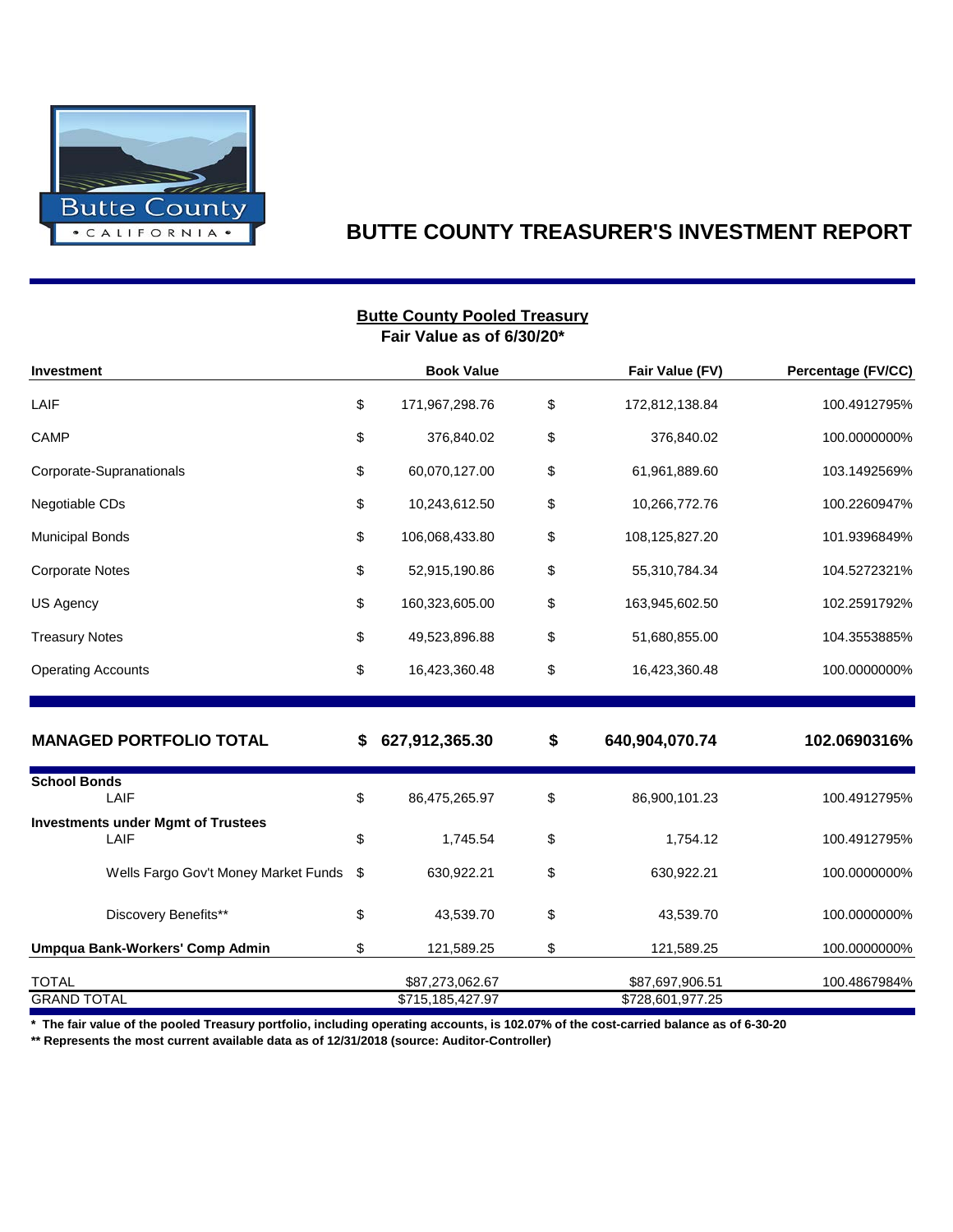

#### **BUTTE COUNTY Treasurer's Investment Report** June 30, 2020

#### **Investment Policy Compliance**

The attached investment report is submitted in accordance with the Butte County Statement of Investment Policy dated July 1, 2019. All investments are in compliance with this policy.

Investments are marked to market monthly based on a current market price determined by U.S. Bancorp Investments. Sufficient liquidity is available to meet anticipated expenditures during the next six months.

| <b>Fund Name</b>             | <b>Face Amount/Shares</b> | <b>Market Value</b> | <b>Book Value</b> | % of Portfolio | YTM @ Cost | Days To Maturity |
|------------------------------|---------------------------|---------------------|-------------------|----------------|------------|------------------|
| <b>CAMP Short Term</b>       | 376,840.02                | 376,840.02          | 376,840.02        | 0.05           | 0.51       |                  |
| CD Negotiable                | 10,247,000.00             | 10,266,772.76       | 10,245,675.66     | 1.43           | 2.24       | 688              |
| Corporate - Supranationals   | 60,150,000.00             | 61,961,889.60       | 60,135,804.65     | 8.41           | 2.05       | 787              |
| <b>Corporate Notes</b>       | 52,347,000.00             | 55,310,784.34       | 52,842,001.78     | 7.39           | 2.26       | 1,073            |
| <b>Fiscal Agent Deposits</b> | 797,796.70                | 797,805.28          | 797,796.70        | 0.11           | 0.07       |                  |
| LAIF                         | 171,967,298.76            | 172,812,138.84      | 171,967,298.76    | 24.04          | 1.22       |                  |
| LAIF / School Bonds          | 86,475,265.97             | 86,900,101.23       | 86,475,265.97     | 12.09          | 1.22       |                  |
| <b>Municipal Bonds</b>       | 104,255,000.00            | 108,125,827.20      | 105,935,730.74    | 14.81          | 1.78       | 1,045            |
| <b>Operating Accounts</b>    | 16,423,360.48             | 16,423,360.48       | 16,423,360.48     | 2.30           | 0.00       |                  |
| US Agency                    | 160,000,000.00            | 163,945,602.50      | 160,267,401.78    | 22.41          | 1.50       | 1,158            |
| <b>US Treasury</b>           | 50,000,000.00             | 51,680,855.00       | 49,824,659.10     | 6.97           | 2.01       | 714              |
| Total / Average              | 713,039,561.93            | 728,601,977.25      | 715,291,835.64    | 100.00         | 1.55       | 620              |

### *Troy Kidd*

Troy Kidd, Treasurer - Tax Collector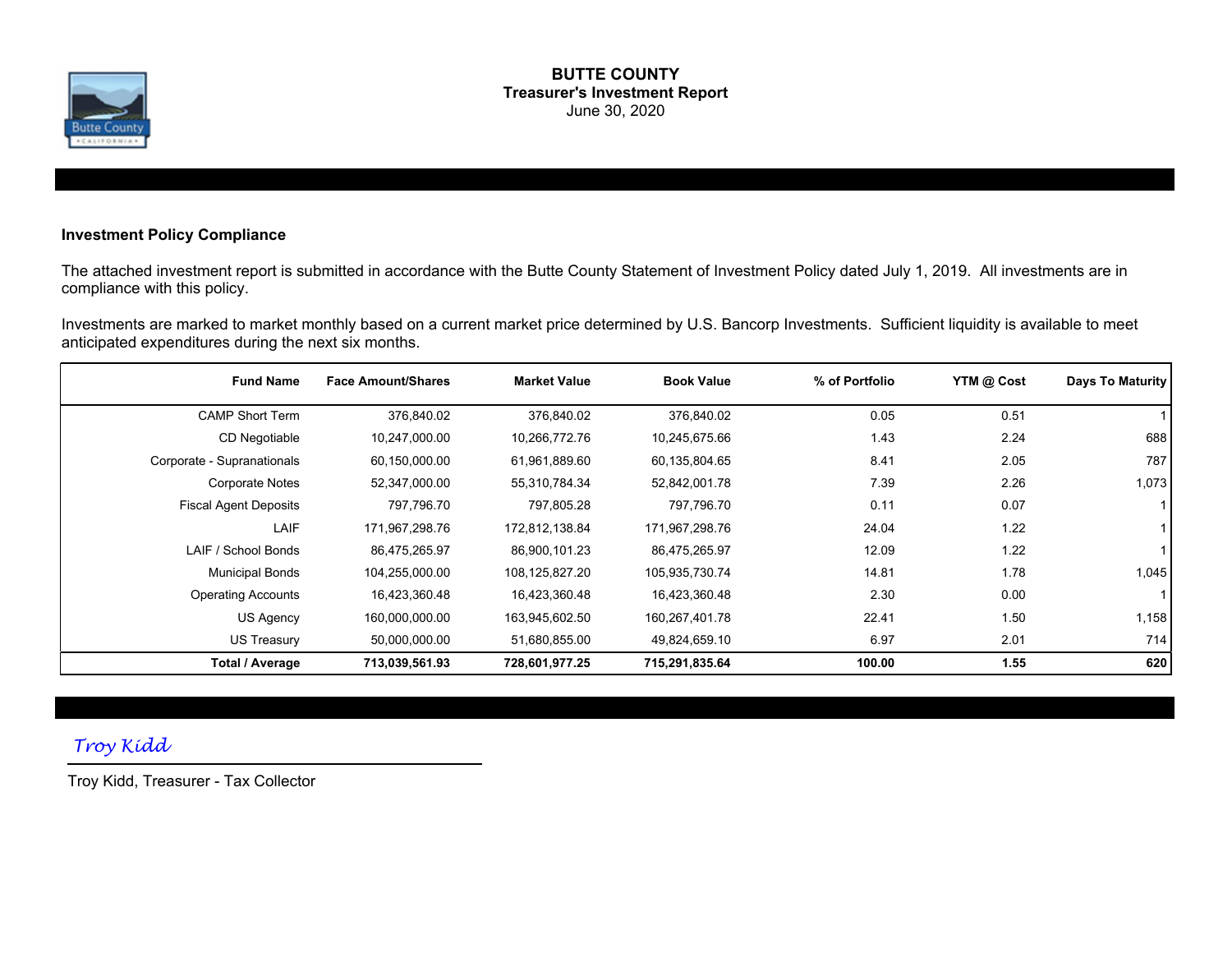

## Date: 6/30/2020 **School Bond Proceeds Portfolio Holdings by Portfolio Name Butte County**

| <b>Description</b>                                  | Face Amount / | <b>Settlement Date</b> | <b>Cost Value</b> | <b>Market Price</b> | <b>Market Value</b>     | % Portfolio     | <b>Credit Rating</b> | <b>Days To Call/Maturity</b> |
|-----------------------------------------------------|---------------|------------------------|-------------------|---------------------|-------------------------|-----------------|----------------------|------------------------------|
| <b>CUSIP</b>                                        | <b>Shares</b> | YTM @ Cost             | <b>Book Value</b> | YTM @ Market        | <b>Accrued Interest</b> | Unre. Gain/Loss | <b>Credit Rating</b> | <b>Duration To Maturity</b>  |
| USD Butte - Glenn 2016A GO Bond                     |               |                        |                   |                     |                         |                 |                      |                              |
| LAIF 4001 Butte CC LGIP                             |               | 4/6/2017               | 3,491,111.87      | 100.49              | 3,508,262.99            | 4.04%           | <b>NR</b>            | 1                            |
| <b>LAIF4001</b>                                     | 3,491,111.87  | 1.22                   | 3,491,111.87      | 1.22                |                         | 17,151.12       | <b>NR</b>            | 0                            |
|                                                     |               |                        | 3,491,111.87      |                     | 3,508,262.99            | 4.04%           |                      | 1                            |
| Sub Total USD Butte - Glenn 2016A GO<br><b>Bond</b> | 3,491,111.87  | 1.22                   | 3,491,111.87      | 1.22                |                         | 17,151.12       |                      | 0                            |
| USD Butte-Glenn 2016B Go Bond                       |               |                        |                   |                     |                         |                 |                      |                              |
| LAIF 4001 Butte CC LGIP                             |               | 8/12/2019              | 45,547,310.88     | 100.49              | 45,771,075.48           | 52.67%          | <b>NR</b>            | $\mathbf{1}$                 |
| <b>LAIF4001</b>                                     | 45,547,310.88 | 1.22                   | 45,547,310.88     | 1.22                |                         | 223,764.60      | <b>NR</b>            | $\pmb{0}$                    |
|                                                     |               |                        | 45,547,310.88     |                     | 45,771,075.48           | 52.67%          |                      | 1                            |
| Sub Total USD Butte-Glenn 2016B Go<br><b>Bond</b>   | 45,547,310.88 | 1.22                   | 45,547,310.88     | 1.22                |                         | 223,764.60      |                      | 0                            |
| USD Chico 2012A GO Bond                             |               |                        |                   |                     |                         |                 |                      |                              |
| LAIF 4006 Chico USD LGIP                            |               | 5/30/2013              | 796,261.88        | 100.49              | 800,173.75              | 0.92%           | <b>NR</b>            | $\mathbf{1}$                 |
| <b>LAIF4006</b>                                     | 796,261.88    | 1.22                   | 796,261.88        | 1.22                |                         | 3,911.87        | <b>NR</b>            | $\pmb{0}$                    |
|                                                     |               |                        | 796,261.88        |                     | 800,173.75              | 0.92%           |                      | 1                            |
| Sub Total USD Chico 2012A GO Bond                   | 796,261.88    | 1.22                   | 796,261.88        | 1.22                |                         | 3,911.87        |                      | 0                            |
| USD Chico 2012B GO Bond                             |               |                        |                   |                     |                         |                 |                      |                              |
| LAIF 4006 Chico USD LGIP                            |               | 8/28/2018              | 64,050.41         | 100.49              | 64,365.08               | 0.07%           | <b>NR</b>            | $\mathbf{1}$                 |
| <b>LAIF4006</b>                                     | 64,050.41     | 1.22                   | 64,050.41         | 1.22                |                         | 314.67          | <b>NR</b>            | 0                            |
|                                                     |               |                        | 64,050.41         |                     | 64,365.08               | 0.07%           |                      | $\mathbf{1}$                 |
| Sub Total USD Chico 2012B GO Bond                   | 64,050.41     | 1.22                   | 64,050.41         | 1.22                |                         | 314.67          |                      | 0                            |
| USD Chico 2016A GO Bond                             |               |                        |                   |                     |                         |                 |                      |                              |
| LAIF 4006 Chico USD LGIP                            |               | 4/25/2017              | 989,178.14        | 100.49              | 994,037.77              | 1.14%           | <b>NR</b>            | $\mathbf{1}$                 |
| <b>LAIF4006</b>                                     | 989,178.14    | 1.22                   | 989,178.14        | 1.22                |                         | 4,859.63        | <b>NR</b>            | 0                            |
|                                                     |               |                        | 989,178.14        |                     | 994,037.77              | 1.14%           |                      | 1                            |
| Sub Total USD Chico 2016A GO Bond                   | 989,178.14    | 1.22                   | 989,178.14        | 1.22                |                         | 4,859.63        |                      | 0                            |
| USD Chico 2016B Go Bond                             |               |                        |                   |                     |                         |                 |                      |                              |
| LAIF 4006 Chico USD LGIP                            |               | 7/25/2019              | 26,848,401.56     | 100.49              | 26,980,302.25           | 31.05%          | <b>NR</b>            | $\mathbf{1}$                 |
| <b>LAIF4006</b>                                     | 26,848,401.56 | 1.22                   | 26,848,401.56     | 1.22                |                         | 131,900.69      | <b>NR</b>            | $\pmb{0}$                    |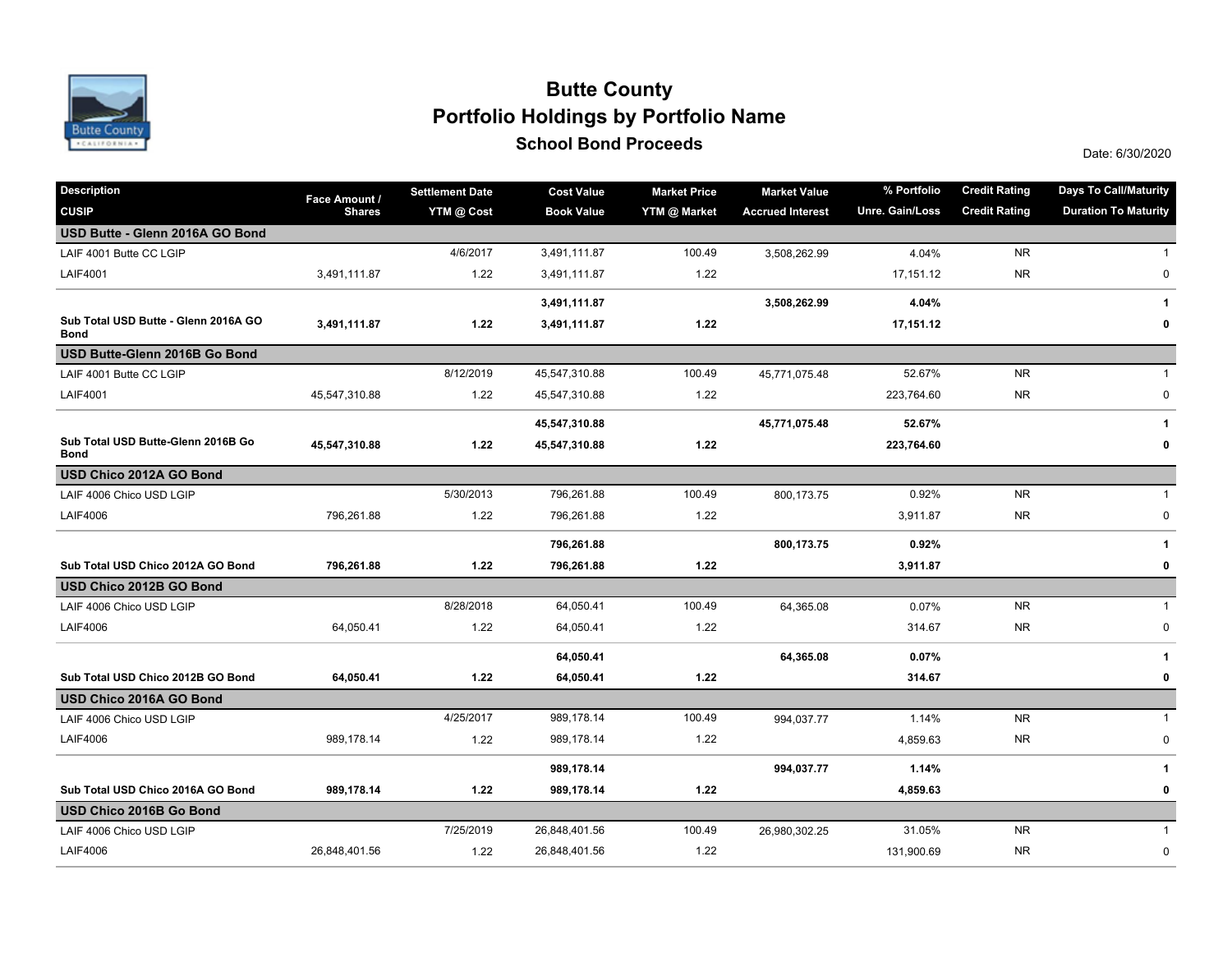

## **School Bond Proceeds School Bond Proceeds Portfolio Holdings by Portfolio Name Butte County**

| <b>Description</b>                       | Face Amount / | <b>Settlement Date</b> | <b>Cost Value</b> | <b>Market Price</b> | <b>Market Value</b>     | % Portfolio     | <b>Credit Rating</b> | <b>Days To Call/Maturity</b> |
|------------------------------------------|---------------|------------------------|-------------------|---------------------|-------------------------|-----------------|----------------------|------------------------------|
| <b>CUSIP</b>                             | <b>Shares</b> | YTM @ Cost             | <b>Book Value</b> | YTM @ Market        | <b>Accrued Interest</b> | Unre. Gain/Loss | <b>Credit Rating</b> | <b>Duration To Maturity</b>  |
|                                          |               |                        | 26,848,401.56     |                     | 26,980,302.25           | 31.05%          |                      |                              |
| Sub Total USD Chico 2016B Go Bond        | 26,848,401.56 | 1.22                   | 26,848,401.56     | 1.22                |                         | 131,900.69      |                      | 0                            |
| USD Durham 2019 A Bond                   |               |                        |                   |                     |                         |                 |                      |                              |
| LAIF 4007 Butte Office of Education LGIP |               | 6/13/2019              | 6,489,779.47      | 100.49              | 6,521,662.43            | 7.5%            | <b>NR</b>            |                              |
| <b>LAIF4007</b>                          | 6,489,779.47  | 1.22                   | 6,489,779.47      | 1.22                |                         | 31,882.96       | <b>NR</b>            | 0                            |
|                                          |               |                        | 6,489,779.47      |                     | 6,521,662.43            | 7.5%            |                      |                              |
| Sub Total USD Durham 2019 A Bond         | 6,489,779.47  | 1.22                   | 6,489,779.47      | 1.22                |                         | 31,882.96       |                      | 0                            |
| USD Thermalito 2018A Bond                |               |                        |                   |                     |                         |                 |                      |                              |
| LAIF 4007 Butte Office of Education LGIP |               | 2/26/2019              | 2,249,171.76      | 100.49              | 2,260,221.48            | 2.6%            | <b>NR</b>            |                              |
| <b>LAIF4007</b>                          | 2,249,171.76  | 1.22                   | 2,249,171.76      | 1.22                |                         | 11,049.72       | <b>NR</b>            | 0                            |
|                                          |               |                        | 2,249,171.76      |                     | 2,260,221.48            | 2.6%            |                      |                              |
| Sub Total USD Thermalito 2018A Bond      | 2,249,171.76  | 1.22                   | 2,249,171.76      | 1.22                |                         | 11,049.72       |                      | $\mathbf{0}$                 |
|                                          |               |                        | 86,475,265.97     |                     | 86,900,101.23           | 100.00%         |                      |                              |
| <b>TOTAL PORTFOLIO</b>                   | 86,475,265.97 | 1.22                   | 86,475,265.97     | 1.22                |                         | 424,835.26      |                      | $\mathbf 0$                  |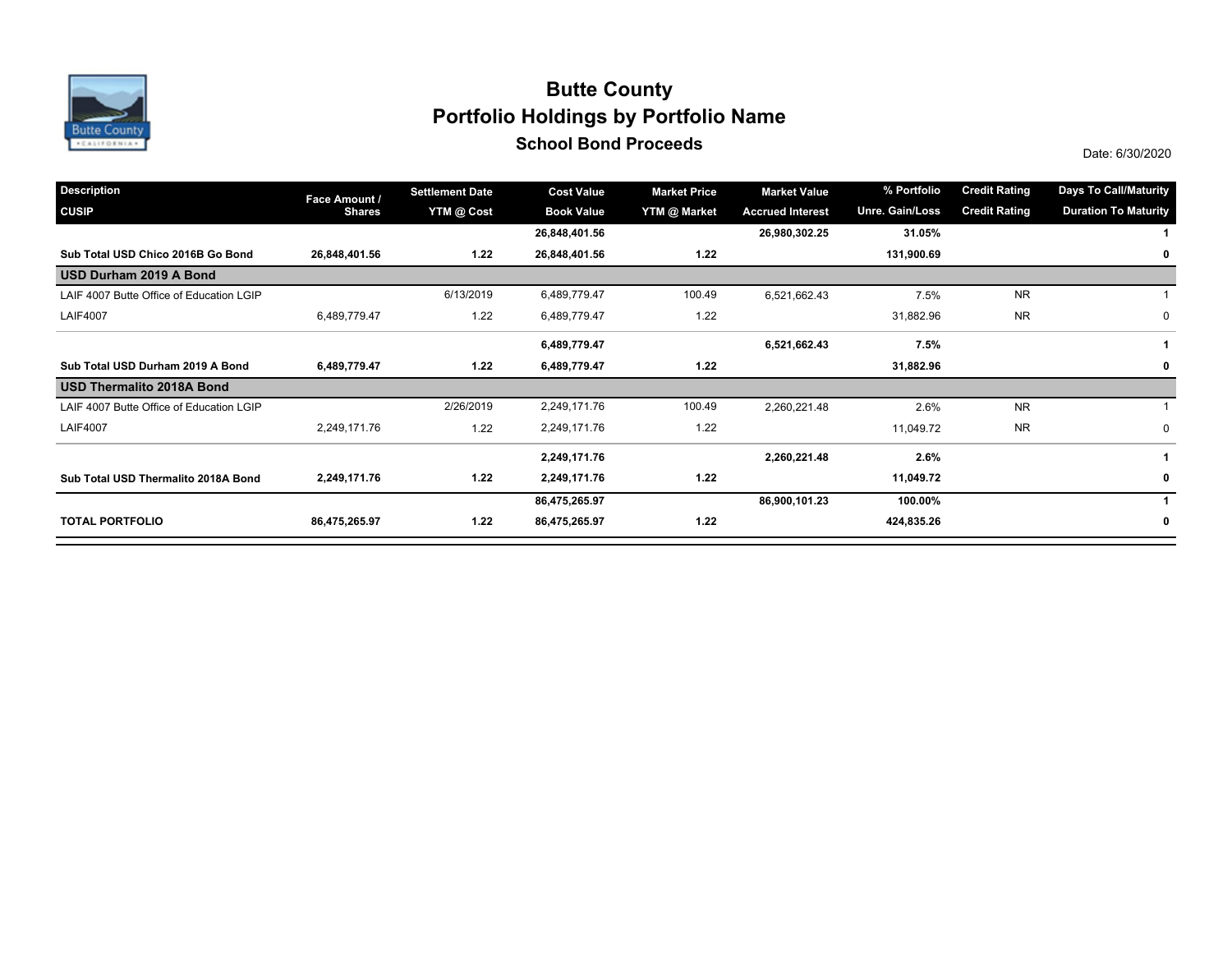

### **Investments Under Management of Fiscal Agent Portfolio Holdings by Portfolio Name Butte County**

Date: 6/30/2020

| <b>Description</b>                             | Face Amount / | <b>Settlement Date</b> | <b>Cost Value</b> | <b>Market Price</b> | <b>Market Value</b>     | % Portfolio     | <b>Credit Rating</b> | <b>Days To Call/Maturity</b> |
|------------------------------------------------|---------------|------------------------|-------------------|---------------------|-------------------------|-----------------|----------------------|------------------------------|
| <b>CUSIP</b>                                   | <b>Shares</b> | YTM @ Cost             | <b>Book Value</b> | YTM @ Market        | <b>Accrued Interest</b> | Unre. Gain/Loss | <b>Credit Rating</b> | <b>Duration To Maturity</b>  |
| <b>Fiscal Agent Deposits</b>                   |               |                        |                   |                     |                         |                 |                      |                              |
| Discovery Benefits Cash                        |               | 6/30/2018              | 43,539.70         | 100.00              | 43,539.70               | 5.46%           | <b>NR</b>            | $\mathbf{1}$                 |
| <b>DISCOVERY</b>                               | 43,539.70     | 0.00                   | 43,539.70         | 0.00                |                         | 0.00            | <b>FDIC Insured</b>  | $\mathbf 0$                  |
| Umpqua - York Risk Services Group Cash         |               | 6/29/2007              | 121,589.25        | 100.00              | 121,589.25              | 15.24%          | <b>NR</b>            | $\mathbf{1}$                 |
| UMPQUA2601                                     | 121,589.25    | 0.00                   | 121,589.25        | 0.00                |                         | 0.00            | <b>FDIC Insured</b>  | 0                            |
|                                                |               |                        | 165,128.95        |                     | 165,128.95              | 20.7%           |                      | 1                            |
| <b>Sub Total Fiscal Agent Deposits</b>         | 165,128.95    | 0.00                   | 165,128.95        | 0.00                |                         | 0.00            |                      | 0                            |
| Pension - 2004 Obligation Bonds                |               |                        |                   |                     |                         |                 |                      |                              |
| Wells Fargo - Interest Account MM              |               | 8/3/2004               | 18.15             | 100.00              | 18.15                   | 0%              | Moodys-Aaa           | $\mathbf{1}$                 |
| MM1141                                         | 18.15         | 0.08                   | 18.15             | 0.08                |                         | 0.00            | S&P-AAA              | 0                            |
| Wells Fargo - Interest Rate Stabilization LGIP |               | 6/30/2018              | 1,745.54          | 100.49              | 1,754.12                | 0.22%           | <b>NR</b>            | $\mathbf{1}$                 |
| CASH1109                                       | 1,745.54      | 1.22                   | 1,745.54          | 1.22                |                         | 8.58            | <b>NR</b>            | $\pmb{0}$                    |
| Wells Fargo - Interest Rate Stabilization MM   |               | 8/3/2004               | 1,058.13          | 100.00              | 1,058.13                | 0.13%           | Moodys-Aaa           | $\mathbf{1}$                 |
| MM1109                                         | 1,058.13      | 0.08                   | 1,058.13          | 0.08                |                         | 0.00            | S&P-AAA              | 0                            |
| Wells Fargo - Principal Account MM             |               | 8/3/2004               | 12.09             | 100.00              | 12.09                   | 0%              | Moodys-Aaa           | $\mathbf{1}$                 |
| MM1140                                         | 12.09         | 0.08                   | 12.09             | 0.08                |                         | 0.00            | S&P-AAA              | 0                            |
| Wells Fargo - Series A Bond Fund MM            |               | 7/1/2018               | 20,319.72         | 100.00              | 20,319.72               | 2.55%           | Moodys-Aaa           | $\mathbf{1}$                 |
| MM1106                                         | 20,319.72     | 0.08                   | 20,319.72         | 0.08                |                         | 0.00            | S&P-AAA              | 0                            |
| Wells Fargo - Series B Bond Fund MM            |               | 8/3/2004               | 554,386.04        | 100.00              | 554,386.04              | 69.49%          | Moodys-Aaa           | $\mathbf 1$                  |
| MM1305                                         | 554,386.04    | 0.08                   | 554,386.04        | 0.08                |                         | 0.00            | S&P-AAA              | $\pmb{0}$                    |
| Wells Fargo - Series B Interest Fund MM        |               | 8/3/2004               | 229.04            | 100.00              | 229.04                  | 0.03%           | Moodys-Aaa           | $\mathbf{1}$                 |
| MM1307                                         | 229.04        | 0.08                   | 229.04            | 0.08                |                         | 0.00            | S&P-AAA              | 0                            |
| Wells Fargo - Series B Interest Fund MM        |               | 8/3/2004               | 7,349.86          | 100.00              | 7,349.86                | 0.92%           | Moodys-Aaa           | $\mathbf{1}$                 |
| MM1301                                         | 7,349.86      | 0.08                   | 7,349.86          | 0.08                |                         | 0.00            | S&P-AAA              | 0                            |
| Wells Fargo - Surplus Account MM               |               | 8/3/2004               | 47,549.18         | 100.00              | 47,549.18               | 5.96%           | Moodys-Aaa           | $\mathbf{1}$                 |
| MM1142                                         | 47,549.18     | 0.08                   | 47,549.18         | 0.08                |                         | 0.00            | S&P-AAA              | 0                            |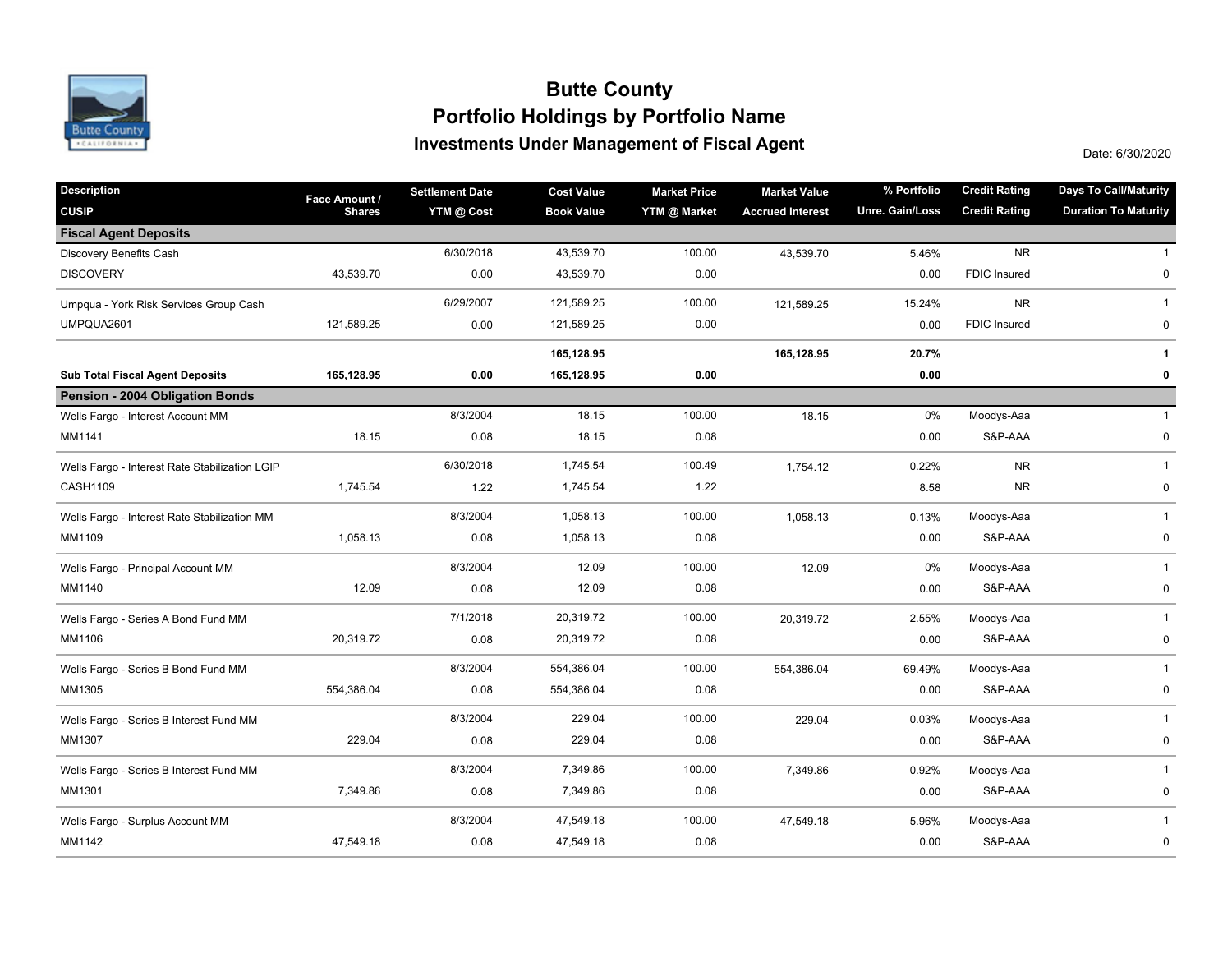

### **Investments Under Management of Fiscal Agent Portfolio Holdings by Portfolio Name Butte County**

Date: 6/30/2020

| <b>Description</b>                                  | Face Amount / | <b>Settlement Date</b> | <b>Cost Value</b> | <b>Market Price</b> | <b>Market Value</b>     | % Portfolio     | <b>Credit Rating</b> | <b>Days To Call/Maturity</b> |
|-----------------------------------------------------|---------------|------------------------|-------------------|---------------------|-------------------------|-----------------|----------------------|------------------------------|
| <b>CUSIP</b>                                        | <b>Shares</b> | YTM @ Cost             | <b>Book Value</b> | YTM @ Market        | <b>Accrued Interest</b> | Unre. Gain/Loss | <b>Credit Rating</b> | <b>Duration To Maturity</b>  |
|                                                     |               |                        | 632,667.75        |                     | 632,676.33              | 79.3%           |                      |                              |
| Sub Total Pension - 2004 Obligation<br><b>Bonds</b> | 632,667.75    | 0.08                   | 632.667.75        | 0.08                |                         | 8.58            |                      | $\mathbf 0$                  |
|                                                     |               |                        | 797,796.70        |                     | 797,805.28              | 100.00%         |                      |                              |
| <b>TOTAL PORTFOLIO</b>                              | 797.796.70    | 0.07                   | 797.796.70        | 0.07                |                         | 8.58            |                      | $\mathbf{0}$                 |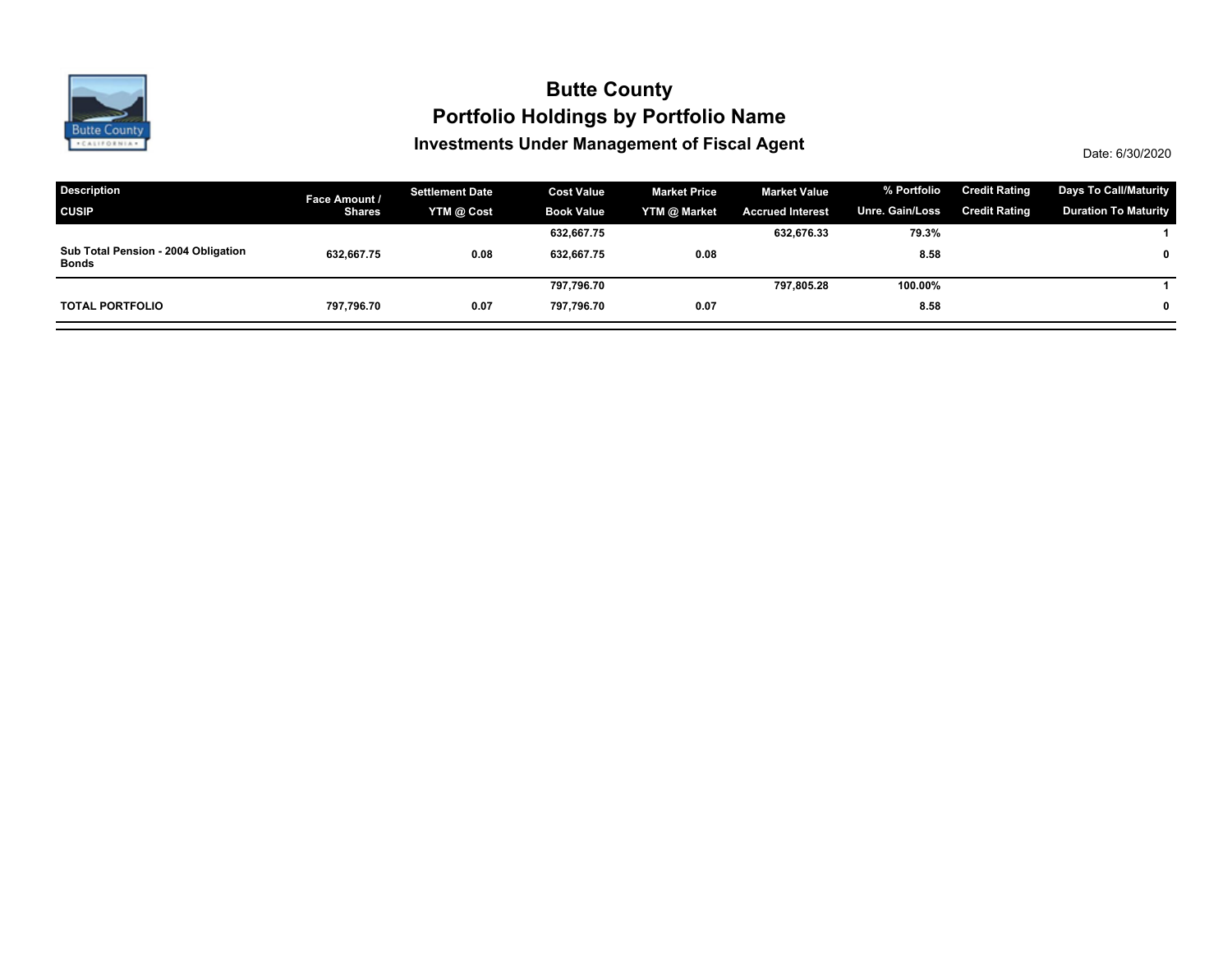

# Actively Managed Portfolio **Actively Managed Portfolio Begin Date: 6/30/2019, End Date: 6/30/2020 Distribution by Main Fund - Market Value Butte County**

| <b>Main Fund Allocation</b>        |                                                                                                                                                                                             |                             |                                    |                                                                                                                                                                            |  |  |  |  |  |  |  |
|------------------------------------|---------------------------------------------------------------------------------------------------------------------------------------------------------------------------------------------|-----------------------------|------------------------------------|----------------------------------------------------------------------------------------------------------------------------------------------------------------------------|--|--|--|--|--|--|--|
| <b>Main Fund</b>                   | <b>Market Value</b><br>6/30/2019                                                                                                                                                            | % of Portfolio<br>6/30/2019 | <b>Market Value</b><br>6/30/2020   | % of Portfolio<br>6/30/2020                                                                                                                                                |  |  |  |  |  |  |  |
| <b>CAMP Short Term</b>             | 55,978,515.80                                                                                                                                                                               | 10.66                       | 376,840.02                         | 0.06                                                                                                                                                                       |  |  |  |  |  |  |  |
| CD Negotiable                      | 11,251,637.38                                                                                                                                                                               | 2.14                        | 10,266,772.76                      | 1.64                                                                                                                                                                       |  |  |  |  |  |  |  |
| Corporate - Supranationals         | 73,323,476.90                                                                                                                                                                               | 13.96                       | 61,961,889.60                      | 9.92                                                                                                                                                                       |  |  |  |  |  |  |  |
| <b>Corporate Notes</b>             | 41,694,695.93                                                                                                                                                                               | 7.94                        | 55,310,784.34                      | 8.86                                                                                                                                                                       |  |  |  |  |  |  |  |
| LAIF                               | 94,135,820.47                                                                                                                                                                               | 17.93                       | 172,812,138.84                     | 27.67                                                                                                                                                                      |  |  |  |  |  |  |  |
| <b>Municipal Bonds</b>             | 46,158,212.90                                                                                                                                                                               | 8.79                        | 108,125,827.20                     | 17.31                                                                                                                                                                      |  |  |  |  |  |  |  |
| US Agency                          | 143,462,657.80                                                                                                                                                                              | 27.32                       | 163,945,602.50                     | 26.25                                                                                                                                                                      |  |  |  |  |  |  |  |
| <b>US Treasury</b>                 | 59,118,864.00                                                                                                                                                                               | 11.26                       | 51,680,855.00                      | 8.28                                                                                                                                                                       |  |  |  |  |  |  |  |
| <b>Total / Average</b>             | 525,123,881.18                                                                                                                                                                              | 100.00                      | 624,480,710.26                     | 100.00                                                                                                                                                                     |  |  |  |  |  |  |  |
| Portfolio Holdings as of 6/30/2019 |                                                                                                                                                                                             |                             | Portfolio Holdings as of 6/30/2020 |                                                                                                                                                                            |  |  |  |  |  |  |  |
|                                    | 10.66%-CAMP Short Te<br>2.14%-CD Negotiable<br>$\blacksquare$ 13.96%-Corporate - S<br>7.94%-Corporate Note<br>17.93%-LAIF<br>8.79%-Municipal Bond<br>27.32%-US Agency<br>11.26%-US Treasury |                             |                                    | 0.06%-CAMP ShortTer<br>1.64%-CD Negotiable<br>9.92%-Corporate - Su<br>8.86%-Corporate Note<br>27.67%-LAIF<br>17.31%-Municipal Bon<br>26.25%-US Agency<br>8.28%-US Treasury |  |  |  |  |  |  |  |

Market Value Source: US Bank Safekeeping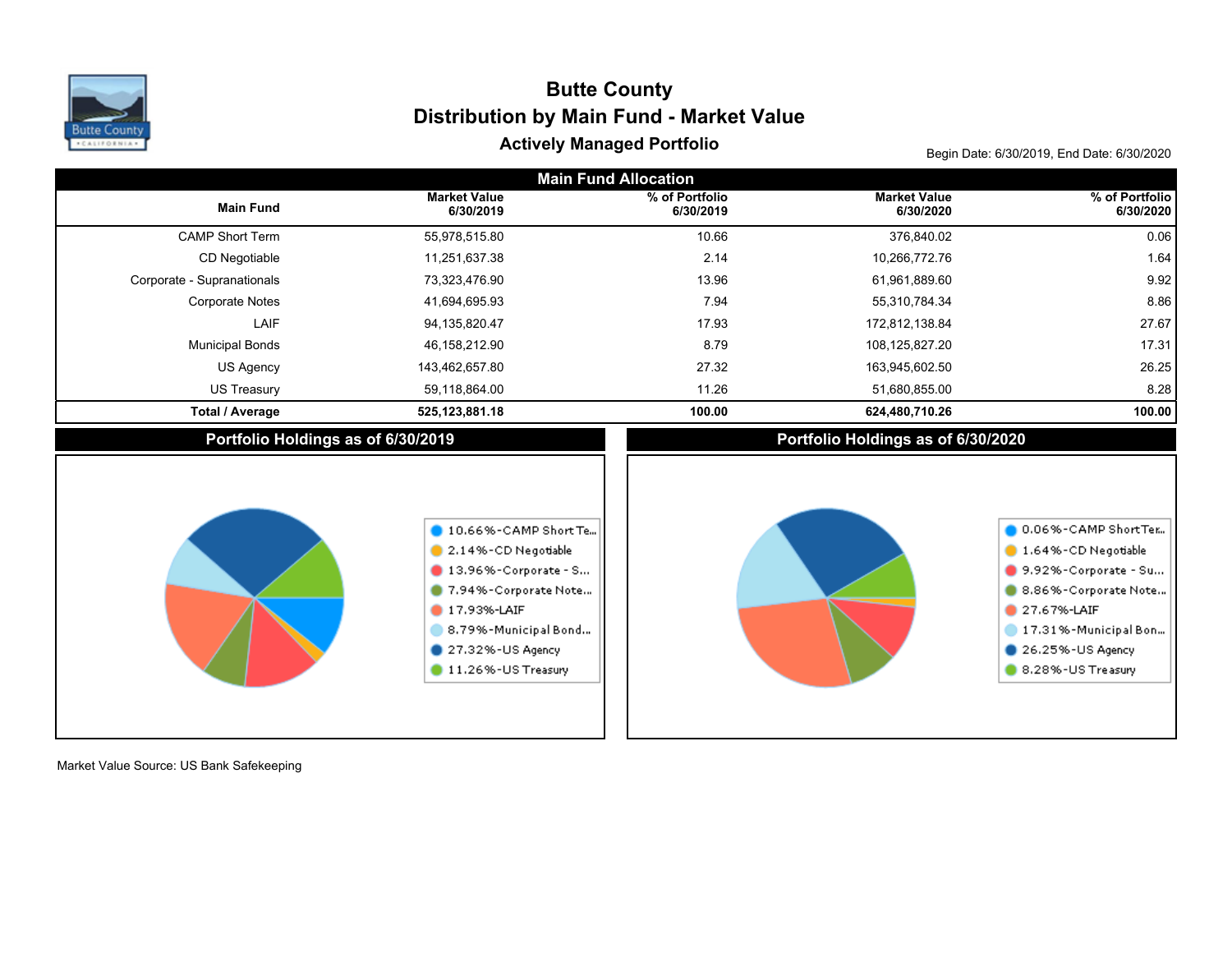

## Actively Managed Portfolio **Actively Managed Portfolio Begin Date: 6/30/2019, End Date: 6/30/2020 Distribution by Maturity Range - Market Value Butte County**

|                                    | <b>Maturity Range Allocation</b>                                                                                                                                                    |                             |                                    |                                                                                                                                                                         |  |  |  |  |  |  |  |  |  |
|------------------------------------|-------------------------------------------------------------------------------------------------------------------------------------------------------------------------------------|-----------------------------|------------------------------------|-------------------------------------------------------------------------------------------------------------------------------------------------------------------------|--|--|--|--|--|--|--|--|--|
| <b>Maturity Range</b>              | <b>Market Value</b><br>6/30/2019                                                                                                                                                    | % of Portfolio<br>6/30/2019 | <b>Market Value</b><br>6/30/2020   | % of Portfolio<br>6/30/2020                                                                                                                                             |  |  |  |  |  |  |  |  |  |
| 0-1 Month                          | 165, 107, 851.27                                                                                                                                                                    | 31.44                       | 176,188,978.86                     | 28.21                                                                                                                                                                   |  |  |  |  |  |  |  |  |  |
| 1-3 Months                         | 4,995,345.00                                                                                                                                                                        | 0.95                        | 16,244,109.50                      | 2.60                                                                                                                                                                    |  |  |  |  |  |  |  |  |  |
| 3-6 Months                         | 19,126,242.93                                                                                                                                                                       | 3.64                        | 10,542,900.00                      | 1.69                                                                                                                                                                    |  |  |  |  |  |  |  |  |  |
| 6-9 Months                         | 3,321,199.91                                                                                                                                                                        | 0.63                        | 10,593,202.32                      | 1.70                                                                                                                                                                    |  |  |  |  |  |  |  |  |  |
| 9-12 Months                        | 35,591,898.47                                                                                                                                                                       | 6.78                        | 25,985,250.44                      | 4.16                                                                                                                                                                    |  |  |  |  |  |  |  |  |  |
| 1-2 Years                          | 73,388,331.00                                                                                                                                                                       | 13.98                       | 61,928,395.20                      | 9.92                                                                                                                                                                    |  |  |  |  |  |  |  |  |  |
| 2-3 Years                          | 72,891,229.60                                                                                                                                                                       | 13.88                       | 99,457,651.50                      | 15.93                                                                                                                                                                   |  |  |  |  |  |  |  |  |  |
| 3-4 Years                          | 57,100,433.00                                                                                                                                                                       | 10.87                       | 118,683,259.14                     | 19.01                                                                                                                                                                   |  |  |  |  |  |  |  |  |  |
| 4-5 Years                          | 93,601,350.00                                                                                                                                                                       | 17.82                       | 104,856,963.30                     | 16.79                                                                                                                                                                   |  |  |  |  |  |  |  |  |  |
| <b>Total / Average</b>             | 525, 123, 881. 18                                                                                                                                                                   | 100.00                      | 624,480,710.26                     | 100.00                                                                                                                                                                  |  |  |  |  |  |  |  |  |  |
| Portfolio Holdings as of 6/30/2019 |                                                                                                                                                                                     |                             | Portfolio Holdings as of 6/30/2020 |                                                                                                                                                                         |  |  |  |  |  |  |  |  |  |
|                                    | $\bullet$ 31.44%-0-1 M<br>$0.95\% - 1 - 3$ M<br>$3.64\% - 3 - 6$ M<br>$0.63\% - 6 - 9M$<br>$6.78\% - 9 - 12M$<br>13.98%-1-2 Y<br><b>13.88%-2-3 Y</b><br>10.87%-3-4 Y<br>17.82%-4-5Y |                             |                                    | $28.21% -0-1 M$<br>$2.6\% - 1 - 3$ M<br>$1.69\% - 3 - 6$ M<br>$0.7\% - 6 - 9$ M<br>4.16%-9-12M<br>9.92%-1-2 Y<br><b>15.93%-2-3Y</b><br>$19.01% - 3 - 4V$<br>16.79%-4-5Y |  |  |  |  |  |  |  |  |  |

Market Value Source: US Bank Safekeeping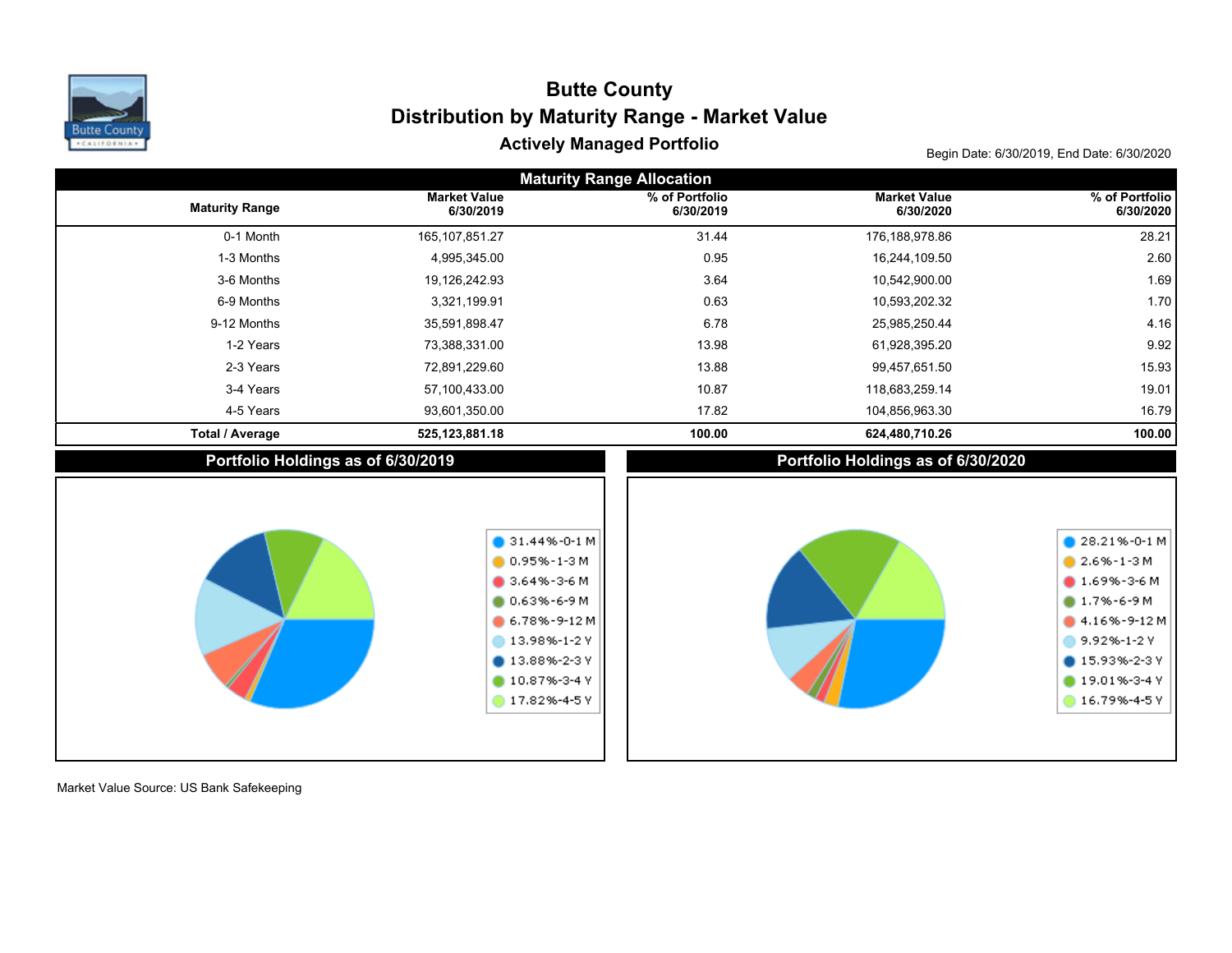

#### **BUTTE COUNTY Treasurer's Investment Report Fixed Portfolio Holdings Detail June 30, 2020**

| <b>CUSIP/Ticker</b><br><b>CD Negotiable</b> | <b>Description</b>                         |                |                     |            |            |       | Credit Rating 1 Credit Rating 2 Settlement Date Maturity Date YTM @ Cost Face Amount/Shares | <b>Market Value</b> | <b>Book Value</b> |
|---------------------------------------------|--------------------------------------------|----------------|---------------------|------------|------------|-------|---------------------------------------------------------------------------------------------|---------------------|-------------------|
| 05580ACW2                                   | BMW Bank of North America 2.2 9/18/2020    | <b>NR</b>      | <b>FDIC Insured</b> | 09/18/2015 | 09/18/2020 | 2.200 | 250,000.00                                                                                  | 250.000.00          | 250.000.00        |
| 20033AMR4                                   | Comenity Capital Bank UT 2.25 9/21/2020    | NR             | <b>FDIC Insured</b> | 09/21/2015 | 09/21/2020 | 2.250 | 250,000.00                                                                                  | 250,000.00          | 250,000.00        |
| 49306SYW0                                   | Key National Bank OH 1.85 9/25/2020        | <b>NR</b>      | FDIC Insured        | 09/27/2017 | 09/25/2020 | 1.850 | 250,000.00                                                                                  | 250,000.00          | 250,000.00        |
| 254672VT2                                   | Discover Bank DE 2.2 10/21/2020            | <b>NR</b>      | <b>FDIC Insured</b> | 10/21/2015 | 10/21/2020 | 2.200 | 250,000.00                                                                                  | 251,220.00          | 250,000.00        |
| 14042RBL4                                   | Capital One VA 2.25 10/28/2020             | <b>NR</b>      | <b>FDIC Insured</b> | 11/13/2015 | 10/28/2020 | 2.277 | 250.000.00                                                                                  | 250,000.00          | 249,968.42        |
| 29266NX93                                   | Enerbank USA UT 1.85 1/28/2021             | NR             | <b>FDIC Insured</b> | 01/28/2016 | 01/28/2021 | 1.903 | 250,000.00                                                                                  | 252,671.63          | 249,874.79        |
| 89677DET9                                   | Tristate Capital Bank PA 2.35 2/1/2021     | <b>NR</b>      | FDIC Insured        | 01/31/2018 | 02/01/2021 | 2.350 | 250,000.00                                                                                  | 253,445.69          | 250,000.00        |
| 02007GCP6                                   | Ally Bank UT 2.85 5/10/2021                | <b>NR</b>      | FDIC Insured        | 05/10/2018 | 05/10/2021 | 2.850 | 250,000.00                                                                                  | 255,997.85          | 250,000.00        |
| 128829AC2                                   | Caldwell Bank & Trust LA 1.4 5/13/2021     | NR             | FDIC Insured        | 05/13/2016 | 05/13/2021 | 1.400 | 250,000.00                                                                                  | 252,908.21          | 250,000.00        |
| 27113PBE0                                   | East Boston Savings Bank MA 1.5 5/23/2021  | NR             | <b>FDIC Insured</b> | 06/23/2016 | 05/23/2021 | 1.500 | 250,000.00                                                                                  | 253,529.38          | 250,000.00        |
| 58403B4S2                                   | Medallion Bank UT 1.4 7/25/2021            | <b>NR</b>      | <b>FDIC Insured</b> | 07/28/2016 | 07/25/2021 | 1.400 | 250,000.00                                                                                  | 250,000.00          | 250,000.00        |
| 88413QBN7                                   | Third Federal Savings OH 2 7/28/2021       | <b>NR</b>      | <b>FDIC Insured</b> | 07/28/2017 | 07/28/2021 | 2.000 | 250.000.00                                                                                  | 250.000.00          | 250.000.00        |
| 95960NJN8                                   | Western State Bank ND 1.4 7/29/2021        | <b>NR</b>      | <b>FDIC Insured</b> | 07/29/2016 | 07/29/2021 | 1.400 | 250,000.00                                                                                  | 250,000.00          | 250,000.00        |
| 74267GVM6                                   | Private Bank & Trust IL 1.5 8/30/2021      | N <sub>R</sub> | <b>FDIC Insured</b> | 08/30/2016 | 08/30/2021 | 1.500 | 250,000.00                                                                                  | 250,000.00          | 250,000.00        |
| 08173QBR6                                   | Beneficial Mutual Savings PA 1.5 9/13/2021 | NR             | FDIC Insured        | 09/16/2016 | 09/13/2021 | 1.500 | 250,000.00                                                                                  | 250,000.00          | 250,000.00        |
| 87165FNC4                                   | Synchrony Bank UT 1.7 10/21/2021           | <b>NR</b>      | FDIC Insured        | 10/21/2016 | 10/21/2021 | 1.700 | 250,000.00                                                                                  | 250,000.00          | 250,000.00        |
| 084601GS6                                   | Berkshire Bank MA 2.2 12/30/2021           | <b>NR</b>      | <b>FDIC Insured</b> | 12/30/2016 | 12/30/2021 | 2.200 | 250,000.00                                                                                  | 250,000.00          | 250,000.00        |
| 940727AH3                                   | Washington First Bank MD 2.05 2/23/2022    | <b>NR</b>      | <b>FDIC Insured</b> | 02/23/2017 | 02/23/2022 | 2.050 | 250,000.00                                                                                  | 250,000.00          | 250,000.00        |
| 25665QAV7                                   | Dollar Bank PA 2.05 3/8/2022               | <b>NR</b>      | <b>FDIC Insured</b> | 03/08/2017 | 03/08/2022 | 2.050 | 250,000.00                                                                                  | 250,000.00          | 250,000.00        |
| 98878BQS0                                   | ZBNA UT 2 4/1/2022                         | NR             | <b>FDIC Insured</b> | 04/03/2017 | 04/01/2022 | 2.102 | 250,000.00                                                                                  | 250,000.00          | 249,519.74        |
| 58740XZB9                                   | Mercantile Bank MI 2.1 5/10/2022           | <b>NR</b>      | <b>FDIC Insured</b> | 05/10/2017 | 05/10/2022 | 2.100 | 250,000.00                                                                                  | 250,000.00          | 250,000.00        |
| 92834CCD2                                   | Visionbank IA 2.15 5/31/2022               | <b>NR</b>      | <b>FDIC Insured</b> | 11/28/2017 | 05/31/2022 | 2.150 | 250,000.00                                                                                  | 250,000.00          | 250,000.00        |
| 33847E2K2                                   | Flagstar Bank FSB 2.45 6/13/2022           | NR             | <b>FDIC Insured</b> | 06/12/2019 | 06/13/2022 | 2.450 | 250,000.00                                                                                  | 250,000.00          | 250,000.00        |
| 06740KKD8                                   | Barclays Bank DE 2.2 7/12/2022             | <b>NR</b>      | <b>FDIC Insured</b> | 07/12/2017 | 07/12/2022 | 2.200 | 250,000.00                                                                                  | 250,000.00          | 250,000.00        |
| 87270LAJ2                                   | TIAA First Savings Bank FL 2.2 8/16/2022   | <b>NR</b>      | <b>FDIC Insured</b> | 08/16/2017 | 08/16/2022 | 2.200 | 250,000.00                                                                                  | 250,000.00          | 250,000.00        |
| 319141HG5                                   | First Bank IL 2.2 8/16/2022                | <b>NR</b>      | <b>FDIC Insured</b> | 08/16/2017 | 08/16/2022 | 2.200 | 250,000.00                                                                                  | 250,000.00          | 250,000.00        |
| 33610RRF2                                   | First Premier Bank SD 2 9/15/2022          | NR.            | <b>FDIC Insured</b> | 09/15/2017 | 09/15/2022 | 2.000 | 250,000.00                                                                                  | 250,000.00          | 250,000.00        |
| 66612ABX5                                   | Northfield Bank NY 2.15 10/25/2022         | <b>NR</b>      | <b>FDIC Insured</b> | 10/25/2017 | 10/25/2022 | 2.203 | 250,000.00                                                                                  | 250,000.00          | 249,687.50        |
| 33708UCK3                                   | First State Bank MO 2.15 10/27/2022-19     | <b>NR</b>      | FDIC Insured        | 10/27/2017 | 10/27/2022 | 2.150 | 250,000.00                                                                                  | 250,000.00          | 250,000.00        |
| 58733AET2                                   | Mercantil Commerce Bank 2.65 12/29/2022    | NR             | <b>FDIC Insured</b> | 12/29/2017 | 12/29/2022 | 2.650 | 250,000.00                                                                                  | 250,000.00          | 250,000.00        |
| 61747MF63                                   | Morgan Stanley Bank UT 2.65 1/11/2023      | <b>NR</b>      | <b>FDIC Insured</b> | 01/11/2018 | 01/11/2023 | 2.650 | 250,000.00                                                                                  | 250,000.00          | 250,000.00        |
| 080515CM9                                   | Belmont Springs MA 2.8 3/14/2023           | <b>NR</b>      | <b>FDIC Insured</b> | 03/14/2018 | 03/14/2023 | 2.854 | 250.000.00                                                                                  | 250.000.00          | 249.625.21        |
| 17312QJ26                                   | Citibank National SD 2.9 4/11/2023         | NR             | <b>FDIC Insured</b> | 04/11/2018 | 04/11/2023 | 2.900 | 250,000.00                                                                                  | 250,000.00          | 250,000.00        |
| 50116CCA5                                   | Kansas State Bank KS 3.25 7/27/2023        | <b>NR</b>      | <b>FDIC Insured</b> | 07/27/2018 | 07/27/2023 | 3.250 | 250,000.00                                                                                  | 250,000.00          | 250,000.00        |
| 38148PW94                                   | Goldman Sachs 3.35 9/26/2023               | <b>NR</b>      | FDIC Insured        | 09/26/2018 | 09/26/2023 | 3.350 | 250,000.00                                                                                  | 250,000.00          | 250,000.00        |
| 635573AK4                                   | National Cooperative Bank 3.45 10/30/2023  | <b>NR</b>      | FDIC Insured        | 10/30/2018 | 10/30/2023 | 3.450 | 250,000.00                                                                                  | 250,000.00          | 250,000.00        |
| 61760AUJ6                                   | Morgan Stanley Bank NY 3.15 1/17/2024      | NR             | <b>FDIC Insured</b> | 01/17/2019 | 01/17/2024 | 3.150 | 250,000.00                                                                                  | 250,000.00          | 250,000.00        |
| 7954502D6                                   | Sallie Mae 2.75 4/10/2024                  | <b>NR</b>      | <b>FDIC Insured</b> | 04/10/2019 | 04/10/2024 | 2.750 | 250,000.00                                                                                  | 250,000.00          | 250,000.00        |
| 29367RKT2                                   | Enterprise Bank/PA 2.6 5/16/2024           | <b>NR</b>      | <b>FDIC Insured</b> | 05/16/2019 | 05/16/2024 | 2.600 | 250,000.00                                                                                  | 250,000.00          | 250,000.00        |
| 75472RAE1                                   | Raymond James2 8/23/2024                   | NR.            | <b>FDIC Insured</b> | 08/23/2019 | 08/23/2024 | 2.000 | 250,000.00                                                                                  | 250,000.00          | 250,000.00        |
| 46256YBC2                                   | lowa State Bank 1.8 10/16/2024             | <b>NR</b>      | <b>FDIC Insured</b> | 10/16/2019 | 10/16/2024 | 1.800 | 247,000.00                                                                                  | 247,000.00          | 247,000.00        |
|                                             | <b>CD Negotiable</b>                       |                |                     |            |            | 2.237 | 10,247,000.00                                                                               | 10,266,772.76       | 10,245,675.66     |
| <b>Corporate - Supranationals</b>           |                                            |                |                     |            |            |       |                                                                                             |                     |                   |
| 459058FM0                                   | IADB Supranational 1.126 8/10/2020         | Moodys-Aaa     | S&P-AAA             | 08/23/2016 | 08/10/2020 | 1.141 | 5,000,000.00                                                                                | 5,004,150.00        | 4,999,627.89      |
| 4581X0CS5                                   | IADB Supranational 1.875 3/15/2021         | Moodys-Aaa     | S&P-AAA             | 11/15/2016 | 03/15/2021 | 1.574 | 5,000,000.00                                                                                | 5,049,800.00        | 5,014,480.77      |
| 459058FH1                                   | IADB Supranational 1.376 5/24/2021         | Moodys-Aaa     | S&P-AAA             | 06/13/2016 | 05/24/2021 | 1.413 | 5,000,000.00                                                                                | 5,048,095.00        | 4,998,211.12      |
| 459058GH0                                   | IADB Supranational2.75 7/23/2021           | Moodys-Aaa     | S&P-AAA             | 07/25/2018 | 07/23/2021 | 2.832 | 5,000,000.00                                                                                | 5,132,830.00        | 4,994,139.15      |
| 459058FP3                                   | IADB Supranational 1.376 9/20/2021         | Moodys-Aaa     | S&P-AAA             | 05/19/2017 | 09/20/2021 | 1.900 | 5,150,000.00                                                                                | 5,213,674.60        | 5,111,304.73      |
| 459058FY4                                   | IADB Supranational 2 1/26/2022             | Moodys-Aaa     | S&P-AAA             | 03/10/2017 | 01/26/2022 | 2.165 | 5,000,000.00                                                                                | 5,131,555.00        | 4,984,398.63      |
| 4581X0CZ9                                   | IADB Supranational 1.75 9/14/2022          | Moodys-Aaa     | S&P-AAA             | 09/14/2017 | 09/14/2022 | 1.803 | 5,000,000.00                                                                                | 5,162,580.00        | 4,993,750.00      |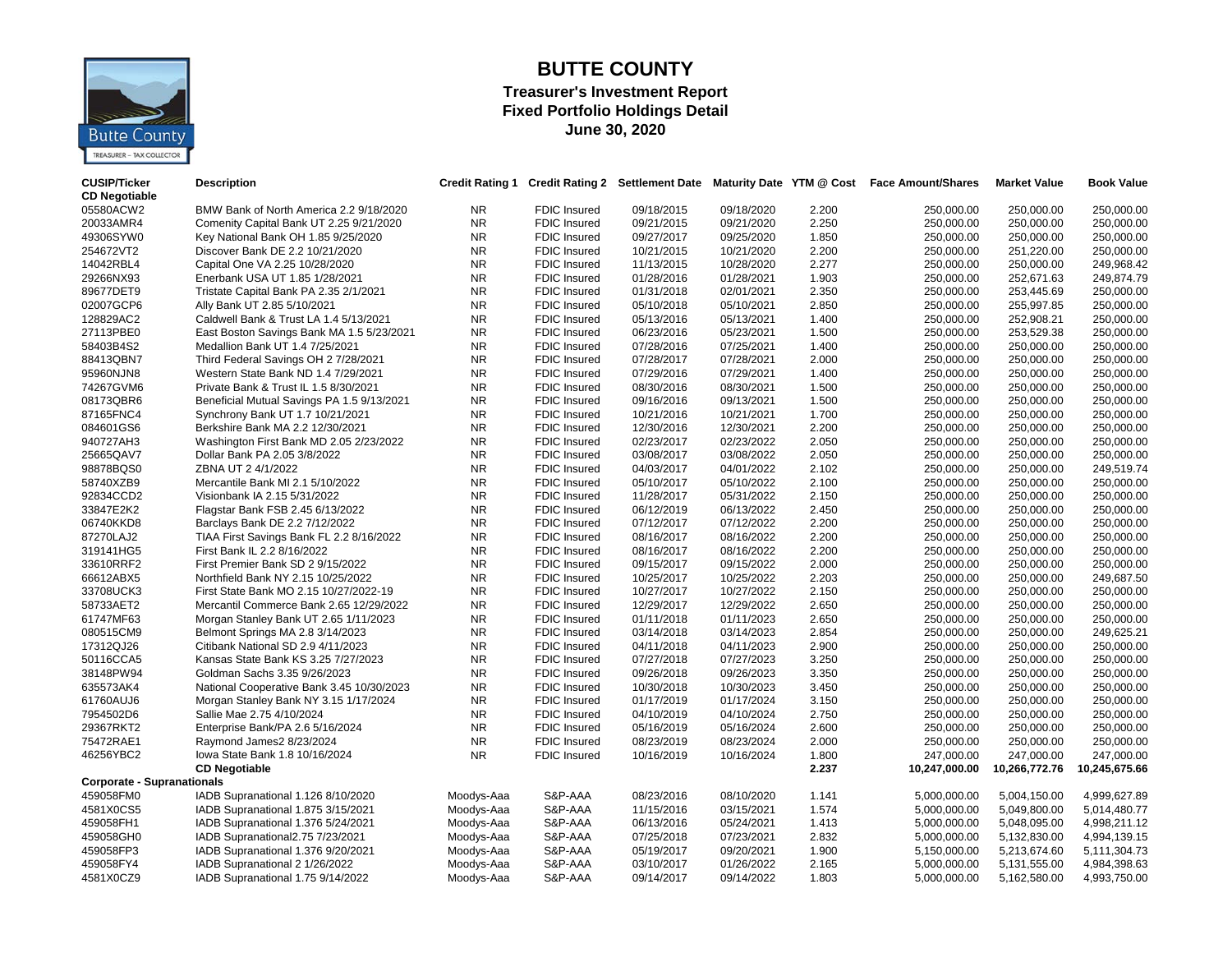| <b>CUSIP/Ticker</b>    | <b>Description</b>                                                     |                          |                     |                          |                          |                | Credit Rating 1 Credit Rating 2 Settlement Date Maturity Date YTM @ Cost Face Amount/Shares | <b>Market Value</b>        | <b>Book Value</b>          |
|------------------------|------------------------------------------------------------------------|--------------------------|---------------------|--------------------------|--------------------------|----------------|---------------------------------------------------------------------------------------------|----------------------------|----------------------------|
| 4581X0DA3              | IADB Supranational 2.5 1/18/2023                                       | Moodys-Aaa               | S&P-AAA             | 04/06/2018               | 01/18/2023               | 2.749          | 5,000,000.00                                                                                | 5,278,875.00               | 4,965,160.28               |
| 459058GL1              | IADB Supranational 3 9/27/2023                                         | Moodys-Aaa               | S&P-AAA             | 01/17/2019               | 09/27/2023               | 2.635          | 5,000,000.00                                                                                | 5,434,525.00               | 5,059,644.97               |
| 459058GQ0              | IBRD 2.5 3/19/2024                                                     | Moodys-Aaa               | S&P-AAA             | 04/05/2019               | 03/19/2024               | 2.413          | 5,000,000.00                                                                                | 5,394,220.00               | 5,016,212.11               |
| 459058HG1              | IBRD 2.2 9/23/2024-20                                                  | Moodys-Aaa               | S&P-AAA             | 09/23/2019               | 09/23/2024               | 2.205          | 5,000,000.00                                                                                | 5,017,845.00               | 4,998,875.00               |
| 45905U4N1              | IBRD 1.77 10/28/2024-21                                                | Moodys-Aaa               | S&P-AAA             | 10/28/2019               | 10/28/2024               | 1.770          | 5,000,000.00                                                                                | 5,093,740.00               | 5,000,000.00               |
|                        | <b>Corporate - Supranationals</b>                                      |                          |                     |                          |                          | 2.059          | 60,150,000.00                                                                               | 61,961,889.60              | 60,135,804.65              |
| <b>Corporate Notes</b> |                                                                        |                          |                     |                          |                          |                |                                                                                             |                            |                            |
| 594918BG8              | Microsoft Corp 2 11/3/2020                                             | Moodys-Aaa               | S&P-AAA             | 08/22/2016               | 11/03/2020               | 1.382          | 5,000,000.00                                                                                | 5,020,590.00               | 5,014,956.32               |
| 594918BP8              | Microsoft Corp 1.55 8/8/2021                                           | Moodys-Aaa               | S&P-AAA             | 08/19/2016               | 08/08/2021               | 1.541          | 5,000,000.00                                                                                | 5,068,115.00               | 5,000,648.97               |
| 90331HPJ6              | US Bank 1.8 1/21/2022-21                                               | Moodys-A1                | S&P-AA-             | 05/01/2020               | 01/21/2022               | 0.963          | 1,000,000.00                                                                                | 1,021,010.00               | 1,014,250.00               |
| 084670BR8              | Berkshire Hathaway 2.75 3/15/2023-23                                   | Moodys-Aa2               | S&P-AA              | 03/20/2018               | 03/15/2023               | 3.101          | 1,000,000.00                                                                                | 1,059,167.00               | 990,307.08                 |
| 084670BR8              | Berkshire Hathaway 2.75 3/15/2023-23                                   | Moodys-Aa2               | S&P-AA              | 04/19/2018               | 03/15/2023               | 3.123          | 1,000,000.00                                                                                | 1,059,167.00               | 989,677.01                 |
| 037833AK6              | Apple Inc 2.4 5/3/2023                                                 | Moodys-Aa1               | S&P-AA+             | 05/07/2018               | 05/03/2023               | 3.180          | 5,000,000.00                                                                                | 5,279,035.00               | 4,892,571.27               |
| 166764AH3              | Chevron 3.191 6/24/2023-23                                             | Moodys-Aa2               | S&P-AA-             | 04/15/2019               | 06/24/2023               | 2.605          | 5,000,000.00                                                                                | 5,353,955.00               | 5,082,664.02               |
| 594918BQ6              | Microsoft Corp 2 8/8/2023-23                                           | Moodys-Aaa               | S&P-AAA             | 01/18/2019               | 08/08/2023               | 2.820          | 5,000,000.00                                                                                | 5,210,350.00               | 4,866,163.41               |
| 740816AJ2              | PRES & FELLOW OF HARVARD COLLEGE 2.3                                   | Moodys-Aaa               | S&P-AAA             | 02/18/2020               | 10/01/2023               | 1.660          | 2,847,000.00                                                                                | 2,994,488.84               | 2,908,613.19               |
| 037833CG3              | Apple Inc 3 2/9/2024                                                   | Moodys-Aa1               | S&P-AA+             | 02/27/2019               | 02/09/2024               | 2.894          | 5,000,000.00                                                                                | 5,379,785.00               | 5,019,595.96               |
| 30231GAC6              | Exxon 3.176 3/15/2024-23                                               | Moodys-Aaa               | S&P-AA+             | 09/17/2019               | 03/15/2024               | 2.051          | 2,500,000.00                                                                                | 2,705,277.50               | 2,606,932.01               |
| 931142DP5              | Walmart 3.3 4/22/2024-24                                               | Moodys-Aa2               | S&P-AA              | 08/19/2019               | 04/22/2024               | 1.943          | 2,000,000.00                                                                                | 2,182,152.00               | 2,103,238.50               |
| 037833CU2              | Apple Inc 2.85 5/11/2024-24                                            | Moodys-Aa1               | S&P-AA+             | 05/29/2019               | 05/11/2024               | 2.661          | 5,000,000.00                                                                                | 5,386,250.00               | 5,035,151.52               |
| 931142EL3              | Walmart 2.85 7/8/2024-24                                               | Moodys-Aa2               | S&P-AA              | 08/19/2019               | 07/08/2024               | 1.886          | 2,000,000.00                                                                                | 2,171,562.00               | 2,082,427.52               |
| 037833DF4              | APPLE 2.75 1/13/2025-20                                                | Moodys-Aa1               | S&P-AA+             | 02/03/2020               | 01/13/2025               | 1.754          | 5,000,000.00                                                                                | 5,419,880.00               | 5,234,805.00               |
| <b>Municipal Bonds</b> | <b>Corporate Notes</b>                                                 |                          |                     |                          |                          | 2.278          | 52,347,000.00                                                                               | 55,310,784.34              | 52,842,001.78              |
| 8821172X1              | Texas A&M University 1.75 7/1/2020                                     |                          |                     |                          |                          |                |                                                                                             |                            |                            |
|                        |                                                                        | Moodys-Aaa<br><b>NR</b>  | S&P-AAA             | 08/10/2015               | 07/01/2020               | 1.963          | 3,000,000.00                                                                                | 3,000,000.00               | 2,996,964.22               |
| 692020Q86<br>036717MH6 | ONARD SCHOOL DIST 1.858 8/1/2020<br>ANTELOPE VALLEY HSD 1.874 8/1/2020 |                          | S&P-AA<br><b>NR</b> | 12/05/2019<br>11/21/2019 | 08/01/2020<br>08/01/2020 | 1.858          | 250,000.00                                                                                  | 250,167.50                 | 250,000.00                 |
| 13063CP87              | California State 1.5 4/1/2021                                          | Moodys-Aa3<br>Moodys-Aa3 | S&P-AA-             | 06/13/2016               | 04/01/2021               | 1.874<br>1.430 | 200,000.00<br>5,000,000.00                                                                  | 200,122.00<br>5,033,850.00 | 200,000.00<br>5,003,354.17 |
| 91412GF59              | University of California 1.91 5/15/2021-21                             | Moodys-Aa2               | S&P-AA              | 08/05/2016               | 05/15/2021               | 1.441          |                                                                                             |                            | 5,022,541.86               |
| 036717MJ2              | ANTELOPE VALLEY HSD 1.924 8/1/2021                                     | Moodys-Aa3               | NR.                 | 11/21/2019               | 08/01/2021               | 1.924          | 5,000,000.00<br>215,000.00                                                                  | 5,040,750.00<br>216,358.80 | 215,000.00                 |
| 9281726G5              | VIRGINIA PUBLIC BUILDING AUTHORITY 1.552                               | Moodys-Aa1               | S&P-AA+             | 04/23/2020               | 08/01/2021               | 1.552          | 685,000.00                                                                                  | 692,891.20                 | 685,000.00                 |
| 692020Q94              | ONXARD SCHOOL DIST 1.908 8/1/2021                                      | <b>NR</b>                | S&P-AA              | 12/05/2019               | 08/01/2021               | 1.908          | 260,000.00                                                                                  | 261,879.80                 | 260,000.00                 |
| 574193NC8              | Maryland State 2.25 3/15/2022                                          | Moodys-Aaa               | S&P-AAA             | 03/22/2017               | 03/15/2022               | 2.250          | 5,190,000.00                                                                                | 5,283,264.30               | 5,190,000.00               |
| 13063DAD0              | State of California 2.367 4/1/2022                                     | Moodys-Aa3               | S&P-AA-             | 09/30/2019               | 04/01/2022               | 1.855          | 3,955,000.00                                                                                | 4,074,836.50               | 3,994,379.68               |
| 13032UUZ9              | California Health Facilities Financing Authority 1                     | Moodys-Aa3               | S&P-AA-             | 11/25/2019               | 06/01/2022               | 1.893          | 1,000,000.00                                                                                | 1,012,960.00               | 1,000,000.00               |
| 9281726H3              | VIRGINIA PUBLIC BUILDING AUTHORITY 1.60.                               | Moodys-Aa1               | S&P-AA+             | 04/23/2020               | 08/01/2022               | 1.602          | 450,000.00                                                                                  | 459,508.50                 | 450,000.00                 |
| 238848EH4              | Davis Joint USD 5 8/1/2022                                             | Moodys-A1                | S&P-AA-             | 05/19/2020               | 08/01/2022               | 1.019          | 1,255,000.00                                                                                | 1,373,409.25               | 1,363,369.25               |
| 799055QR2              | San Mateo Foster City 1.162 8/1/2022                                   | Moodys-Aaa               | S&P-AA+             | 05/19/2020               | 08/01/2022               | 1.162          | 950,000.00                                                                                  | 955,709.50                 | 950,000.00                 |
| 671205Y48              | Oak Grove School Dist 0.927 8/1/2022                                   | Moodys-Aa3               | NR.                 | 06/25/2020               | 08/01/2022               | 0.927          | 840,000.00                                                                                  | 841,680.00                 | 840,000.00                 |
| 13034PUG0              | California ST HSG Rev Bonds 2.966 8/1/2022-20                          | Moodys-A1                | S&P-AA+             | 03/26/2020               | 08/01/2022               | 1.819          | 5,000,000.00                                                                                | 5,207,450.00               | 5,131,100.00               |
| 010878AN6              | Alameda County CA 4 8/1/2022                                           | Moodys-Aaa               | S&P-AAA             | 03/29/2018               | 08/01/2022               | 2.832          | 2,000,000.00                                                                                | 2,127,240.00               | 2,054,645.33               |
| 036717MK9              | ANTELOPE VALLEY HSD 1.979 8/2/2022                                     | Moodys-Aa3               | <b>NR</b>           | 11/21/2019               | 08/02/2022               | 1.979          | 600,000.00                                                                                  | 608,220.00                 | 600,000.00                 |
| 13063DRH3              | State of California 2.5 10/1/2022                                      | Moodys-Aa2               | S&P-AA-             | 10/24/2019               | 10/01/2022               | 1.781          | 5,000,000.00                                                                                | 5,210,500.00               | 5,087,275.31               |
| 13077DKA9              | CALIFORNIA ST UNIV REV BOND 1.523 11/1/2                               | Moodys-Aa2               | S&P-AA-             | 02/27/2020               | 11/01/2022               | 1.523          | 1,750,000.00                                                                                | 1,772,102.50               | 1,750,000.00               |
| 574193SN9              | State of Maryland 0.86 3/15/2023                                       | Moodys-Aaa               | S&P-AAA             | 03/18/2020               | 03/15/2023               | 0.860          | 2,500,000.00                                                                                | 2,497,325.00               | 2,500,000.00               |
| 977100CZ7              | WISCONSIN STATE2.049 5/1/2023                                          | Moodys-Aa2               | S&P-AA-             | 03/25/2020               | 05/01/2023               | 2.049          | 3,925,000.00                                                                                | 4,056,212.75               | 3,925,000.00               |
| 692020R36              | OXNARD SCHOOL DIST 2.058 8/1/2023                                      | <b>NR</b>                | S&P-AA              | 12/05/2019               | 08/01/2023               | 2.058          | 500,000.00                                                                                  | 509,625.00                 | 500,000.00                 |
| 238848EJ0              | Davis Joint USD 5 8/1/2023                                             | Moodys-A1                | S&P-AA-             | 05/19/2020               | 08/01/2023               | 1.090          | 1,325,000.00                                                                                | 1,506,829.75               | 1,487,458.25               |
| 798170AF3              | San Jose CA REDEV AGY 2.828 8/1/2023                                   | NR.                      | S&P-AA              | 03/26/2020               | 08/01/2023               | 2.000          | 6,700,000.00                                                                                | 7,052,621.00               | 6,878,622.00               |
| 212204JD4              | Contra Costa Community College 1.704 8/1/2023                          | Moodys-Aa1               | S&P-AA+             | 09/12/2019               | 08/01/2023               | 1.704          | 2,915,000.00                                                                                | 2,952,457.75               | 2,915,000.00               |
| 036717ML7              | ANTELOPE VALLEY HSD 2.082 8/1/2023                                     | Moodys-Aa3               | NR.                 | 11/21/2019               | 08/01/2023               | 2.082          | 1,395,000.00                                                                                | 1,422,858.15               | 1,395,000.00               |
| 13063DDG0              | California State 2.25 10/1/2023                                        | Moodys-Aa3               | S&P-AA-             | 01/18/2019               | 10/01/2023               | 2.747          | 5,000,000.00                                                                                | 5,259,800.00               | 4,918,840.52               |
| 13077DKB7              | CALIFORNIA ST UNIV 1.557 11/1/2023                                     | Moodys-Aa2               | S&P-AA-             | 02/27/2020               | 11/01/2023               | 1.557          | 1,000,000.00                                                                                | 1,016,080.00               | 1,000,000.00               |
| 672240WS3              | City of Oakland 1.58 1/15/2024                                         | Moodys-Aa1               | S&P-AA              | 02/27/2020               | 01/15/2024               | 1.580          | 4,815,000.00                                                                                | 4,879,569.15               | 4,815,000.00               |
| 64990FQQ0              | Dormitory Authority of the State of New York 2.14                      | Moodys-Aa1               | S&P-AA+             | 01/03/2020               | 02/15/2024               | 2.140          | 1,000,000.00                                                                                | 1,024,420.00               | 1,000,000.00               |
| 574193SP4              | State of Maryland 0.97 3/15/2024                                       | Moodys-Aaa               | S&P-AAA             | 03/18/2020               | 03/15/2024               | 0.970          | 2,500,000.00                                                                                | 2,480,250.00               | 2,500,000.00               |
| 13063DLZ9              | CA State3 4/1/2024                                                     | Moodys-Aa3               | S&P-AA-             | 04/04/2019               | 04/01/2024               | 2.510          | 5,000,000.00                                                                                | 5,407,400.00               | 5,091,552.59               |
| 919259BM2              | City of Vallejo CA Water1.523 5/1/2024                                 | <b>NR</b>                | S&P-AA              | 03/31/2020               | 05/01/2024               | 1.523          | 1,500,000.00                                                                                | 1,511,670.00               | 1,500,000.00               |
| 238848EK7              | Davis Joint USD 5 8/1/2024                                             | Moodys-A1                | S&P-AA-             | 05/19/2020               | 08/01/2024               | 1.124          | 1,390,000.00                                                                                | 1,635,487.90               | 1,610,315.00               |
| 798170AG1              | SJSDEV 2.958 8/1/2024                                                  | NR.                      | S&P-AA              | 01/08/2020               | 08/01/2024               | 1.861          | 2,000,000.00                                                                                | 2,141,600.00               | 2,094,202.56               |